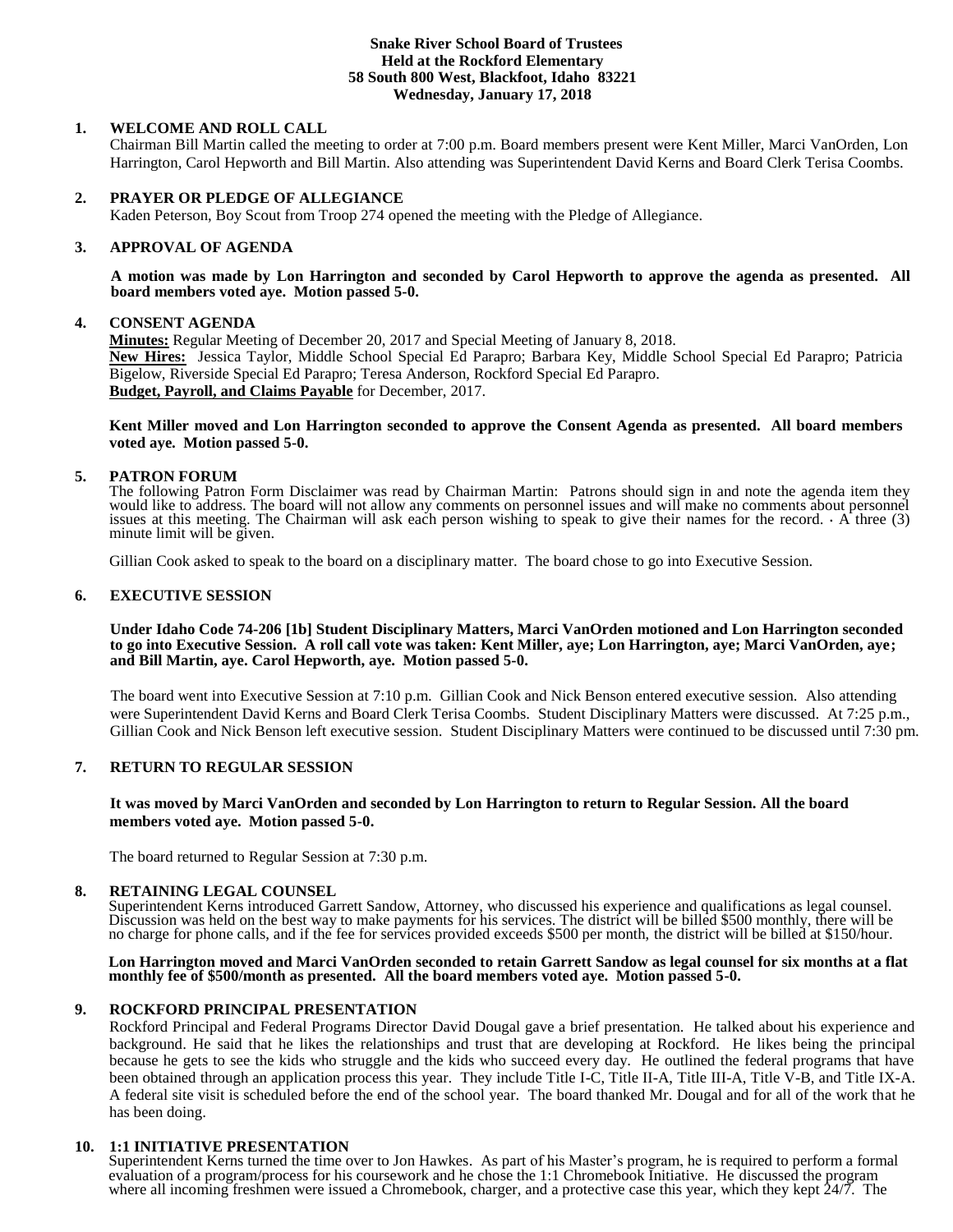### **Snake River Board of Trustees Minutes January 17, 2018 (2)**

program is different from the existing Chromebook program in the district, and also not very common in the state, so there have been many questions and concerns to address. Mr. Hawkes sent out a survey to students and adults asking what their thoughts were about the program. He gave an overview and summary of the results. He believes that the majority of the goals that were set are being met. He does think that more training for teachers would be a plus. Discussion was held.

### **11. BUS PURCHASE BID**

A bid opening for the purchase of two 72-passenger school buses was held at 1:00 p.m. on Tuesday, January 16, 2018. Bids were received from Western Mountain Bus Sales, Rush Bus Centers, and Bryson Sales & Service. Galen Sasser, bus mechanic, has checked the bids to make sure they meet specifications and has recommended that the board accept the lowest bidder, Rush Bus Centers, at \$79,620 per bus. This was bid with the understanding that payment would be after a July 1, 2018 delivery. Discussion held.

**A motion to approve the bid from Rush Bus Centers in the amount of \$79,620 for each bus for the purchase of two 72 passenger buses to be paid for in the 2018-2019 school year was made by Lon Harrington and seconded by Kent Miller. All the board members present voted aye. Motion passed 5-0.**

# **12. MAINTENANCE REPORT**

Paul Groesbeck presented the district snow removal plan. When it snows at night, he wakes up at 3:15 a.m. and drives the roads in the district with the help of Dean Bonney. They then determine if the school district needs to be closed. All maintenance employees report to work no later than 5:00 a.m. who then start taking care of the sidewalks at each of the buildings, which they are assigned, in the district. For the parking lots, there are two outside contractors who remove snow. Discussion held. A list of equipment needed to maintain the district's grounds during the winter was also discussed.

#### **13. SCHEDULE WORK MEETING**

A work meeting was scheduled to go over policy on January 29, 2018 at 6:00 p.m. at the District Office.

**Lon Harrington moved and Carol Hepworth seconded to approve that a work meeting be scheduled on January 29, 2018 at 6:00 p.m. at the District Office. All the board members present voted aye. Motion passed 5-0.**

# **14. UPCOMING EVENTS**

- **1.** Parent Teacher Conferences will be at the end of January/first of February.
- **2.** Fine Arts Alumni Concert will be February 3<sup>rd</sup> at 7 p.m. at the SRHS Auditorium.
- **3.** ISBA Day on the Hill, February 19 and 20, 2018.
- 4. Regular Board Meeting will be February 21<sup>st</sup> at Riverside Elementary beginning with a tour of the building at 6:30 p.m.

# **15. POLICY READINGS**

#### **SECOND READINGS:**

**Policy 4370, "Service Animals"** This policy is update to reflect recent case law that suggests certain circumstances schools may need to provide reasonable accommodation to a student needing assistance with care and supervision of his/her service animal. On page 1, under Definitions, "Miniature horse, at the end of the paragraph, "as determined by the superintendent or designee" was added. Also on Page 1 after the last paragraph, reference to Policy 5335 was done. No other changes made.

**Policy 4375, "Animals in School"** This policy is new and is intended to address situations where a student or teacher requests to bring an animal onto campus. At the end of the policy, the following sentence was added, "In the event of damage by the animal, the owner will be responsible to reimburse the district for any damages. No other changes were made.

**Policy 5111, "District Expenditure Website"** This policy is new to reflect the legal references to Idaho's Public Records Act, which was recodified in Idaho Code Title 74, Chapter 1. In the first paragraph, the following was added: "Therefore, the district has developed and maintains a publicly available website where the district's expenditures shall be are posted in one of the following ways: Also under Website Contents and Maintenance, #8, master labor agreements was struck and replaced with negotiated agreement.

**Policy 5700, "Record Retention and Destruction"** This policy is updated. The vast majority of records prepared, received and maintained by school districts are subject to state and federal law, including the Idaho Public Records Act, FERPA, and EDGAR. This policy is updated to provide additional guidance to schools on how to manage various types of records and maintain compliance with the law. Discussion held. See changes.

**Policy 7390, "Supplementation of Worker's Compensation Benefits"** This is an extensive modification of the policy authorizing supplementation of worker's compensation benefits. Discussion held.

**Policy 8495, "School Wellness"** This policy is updated. The USDA Food and Nutrition Service finalized regulations to create a framework and guidelines for written wellness policies established by school districts. This revised policy incorporates the requirements of the new regulations. Discussion held.

**Policy 8700, "Investigating and Reporting Suspected Child Abuse, Abandonment, or Neglect"** This policy is new and reflects an amended definition of "neglect" in Idaho Code. Discussion held. No changes.

**A motion was made by Carol Hepworth and seconded by Lon Harrington to approve the second readings of Policy 4370, "Service Animals;" Policy 4375, "Animals in School;" Policy 5111, "District Expenditure Website;" Policy 5700, "Record Retention and Destruction;" Policy 7390, "Supplementation of Worker's Compensation Benefits;" Policy 8495, "School Wellness;" Policy 8700, "Investigating and Reporting Suspected Child Abuse, Abandonment, or Neglect."All board members voted aye. Motion passed 5-0.**